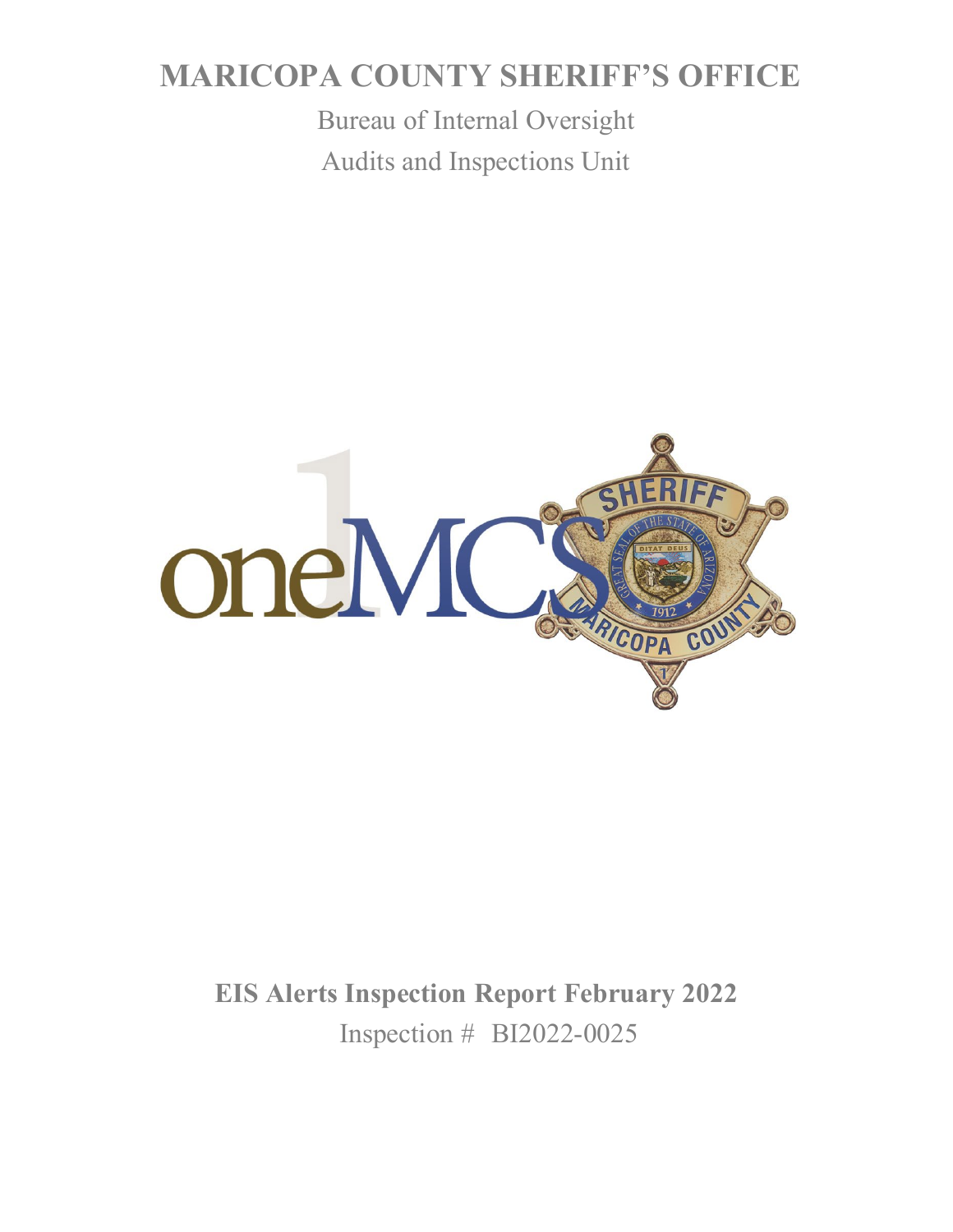The Bureau of Internal Oversight (BIO), Audits and Inspections Unit (AIU) will conduct inspections of the Early Identification System (EIS) Alerts on a monthly basis. The purpose of the inspection is to ensure compliance with Office Policies and to promote proper supervision. To achieve this, the Court Monitor Team, through the Court Implementation Division, selected a sample of 15 EIS Alerts (or all if less than 15) closed/completed during the month being inspected. These selected alerts will be provided to the AIU. To ensure consistent inspections, the *EIS Alerts Inspection Matrix* developed by the AIU will be utilized to inspect the provided sample.

## **Matrix Procedure:**

Utilize the *EIS Alerts Inspection Matrix* to ensure that the selected EIS Alerts are returned to the Early Intervention Unit (EIU) in the required timeframe.

### **Criteria:**

MCSO Policy GB-2, *Command Responsibility* MCSO Policy GH-5, *Early Identification System* (EIS)

#### **Conditions:**

After AIU received 7 closed EIS Alert cases selected by the Court Monitor Team, a review of the IAPro Early Identification case management system was conducted for each of the EIS Alerts in the provided sample.

The inspection results for 7 EIS Alerts completed/closed during February 2022:

| <b>Inspection Element</b>                                                                                                                                          | Not In<br>Compliance | In<br>Compliance | <b>Total</b><br><b>Inspected</b> | <b>Compliance Rate</b> |
|--------------------------------------------------------------------------------------------------------------------------------------------------------------------|----------------------|------------------|----------------------------------|------------------------|
| Alert addressed, closed, and returned to EIU<br>within 30 calendar days as required by policy                                                                      | 0                    |                  |                                  | 100.00%                |
| For Alerts not completed within 30 days,<br>determine if an extension was requested by the<br>assigned division and if the extension request<br>was granted by EIU | 0                    | $\mathcal{P}$    |                                  | 100.00%                |
| If an extension was granted, the Alert was<br>completed and submitted within 30 days of new<br>due date                                                            | 0                    | $\overline{2}$   |                                  | 100.00%                |
| <b>Compliance for EIS Alerts completed/Closed</b><br>during February 2022                                                                                          | 0                    |                  |                                  | 100.00%                |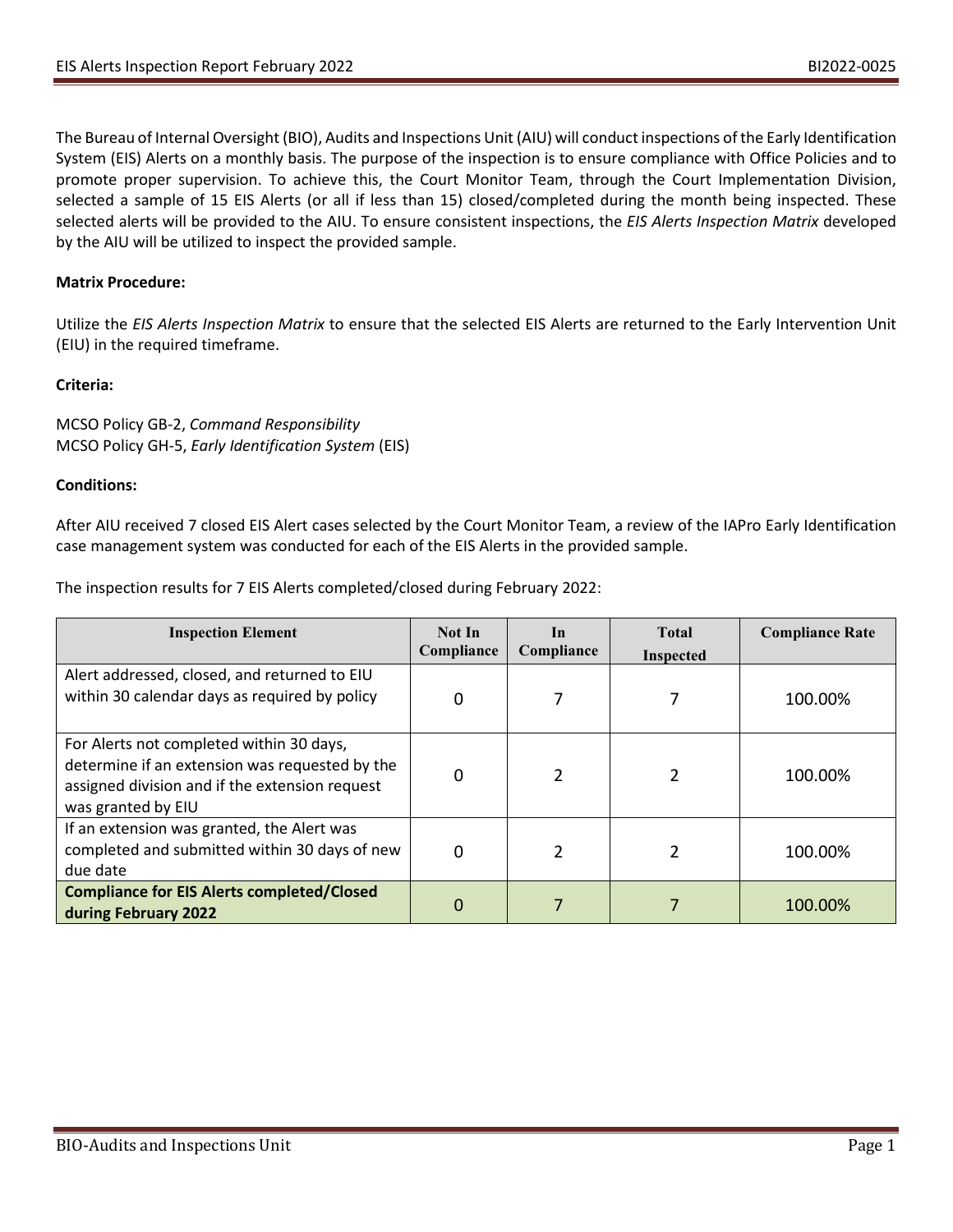| <b>EA Number</b> | <b>Alert Number</b> | <b>Interventions Initiated by</b> | <b>Administrative Investigation in</b> |
|------------------|---------------------|-----------------------------------|----------------------------------------|
|                  |                     | Command                           | <b>Progress</b>                        |
| EA2021-0021      | Alert2021-0021      | Meeting with Supervisor           | Yes                                    |
| EA2021-0099      | Alert2021-0099      | Meeting with Supervisor           | Yes                                    |
| EA2021-0128      | Alert2021-0128      | No Further Action                 | N <sub>0</sub>                         |
| EA2021-0148      | Alert2021-0149      | No Further Action                 | Yes                                    |
| EA2021-0152      | Alert2021-0144      | Meeting with Supervisor           | Yes                                    |
| EA2021-0157      | Alert2021-0157      | Meeting with Supervisor           | No                                     |
| EA2021-0171      | Alert2021-0172      | Meet with Commander               | Yes                                    |

The following table describes approved actions taken by the supervisor and if an administrative investigation is indicated:

**Unless noted above in the deficiency table, there was no prior BIO Action Forms similar in nature for the perceived deputy deficiencies.**

**Results:**

- $\geq 100.00\%$  or 7 out of 7 EIS Alerts had no deficiencies (7 ÷ 7 = 100.00%).
- $\triangleright$  The overall result is 20.00% increase in compliance from the January 2022 inspection.